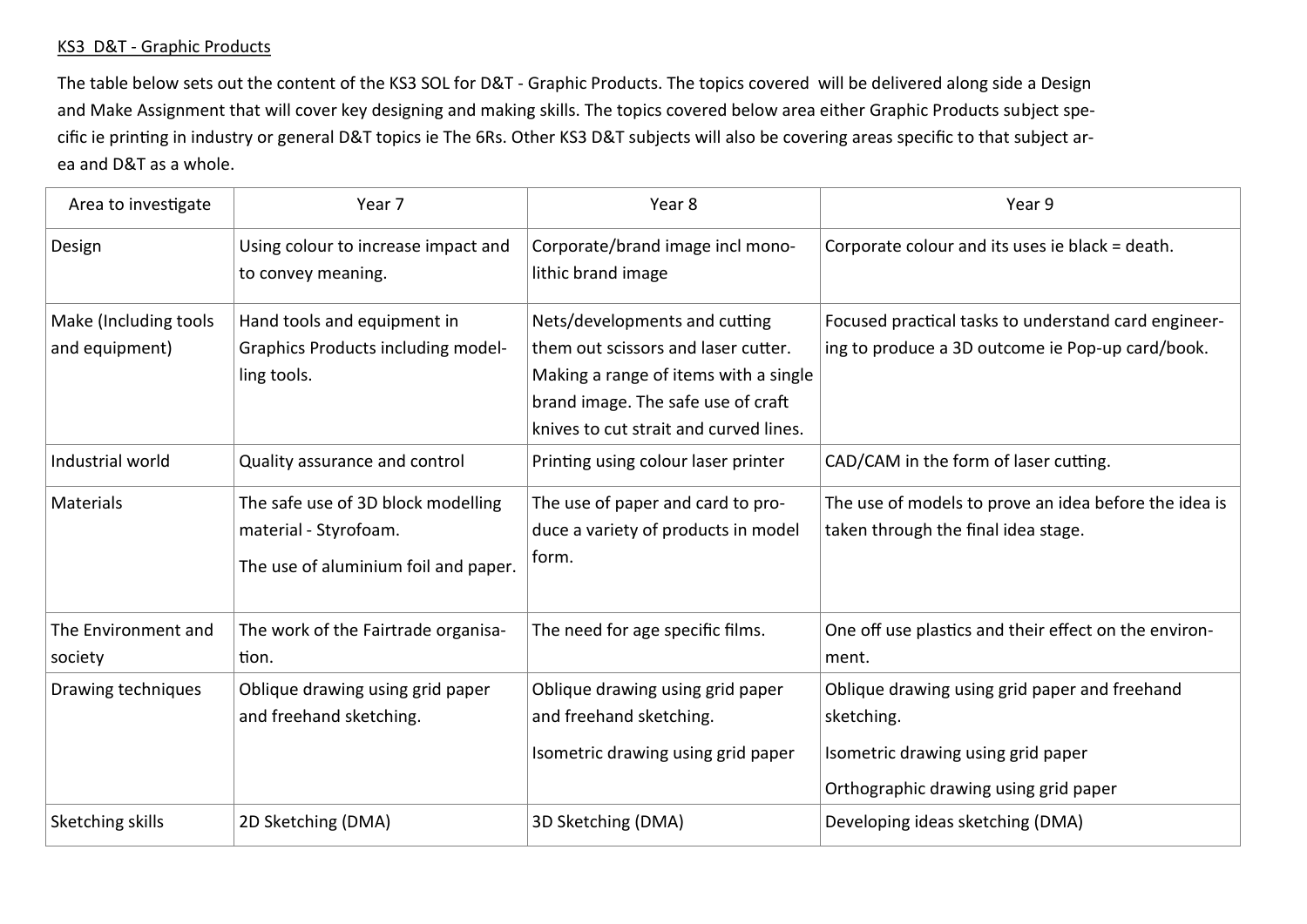## KS3 D&T - Resistant Materials

The table below sets out the content of the KS3 SOW for D&T - Resistant materials. The topics covered will be delivered along side a Design and Make Assignment that will cover key designing and making skills. The topics covered below are either Resistant Materials subject specific i.e. timbers and manufacturing board, plastic bottle manufacturing or general D&T topics i.e. sustainability. Other KS3 D&T subjects will also be covering areas specific to that subject area and D&T as a whole.

| Area to                                    | Year 7                                                                                                                                                                                                                                                                                                                                                    | Year 8                                                                                                                                                                                                                                                                                                                                       | Year 9                                                                                                                                                                                                                                                                                                                                                                                                                                                      |
|--------------------------------------------|-----------------------------------------------------------------------------------------------------------------------------------------------------------------------------------------------------------------------------------------------------------------------------------------------------------------------------------------------------------|----------------------------------------------------------------------------------------------------------------------------------------------------------------------------------------------------------------------------------------------------------------------------------------------------------------------------------------------|-------------------------------------------------------------------------------------------------------------------------------------------------------------------------------------------------------------------------------------------------------------------------------------------------------------------------------------------------------------------------------------------------------------------------------------------------------------|
| Design                                     | Use a client specified theme as design inspiration for a<br>product                                                                                                                                                                                                                                                                                       | Use of client specified theme and pro/cons of<br>existing products to influence clock design                                                                                                                                                                                                                                                 | Use of 'work of others' regarding influential designers<br>from technology for a 'design influence' point                                                                                                                                                                                                                                                                                                                                                   |
| Make (Including<br>tools and<br>equipment) | Marking out using steel rule and try square (timber).<br>Cutting using tenon and coping saw (timber).<br>Finishing using belt sander, sand paper and paint<br>(timber).<br>Fixing technique glue and nail and screws (basic).<br>Drilling using pillar drill and hand drill (basic).<br>CAD implement a design to clear Perspex using the<br>laser cutter | Marking out using template, permanent marker/<br>scribe (plastic).<br>Cutting coping saw (advanced) (plastic).<br>Finishing using files and emery paper (plastic).<br>Fixing technique glue and nail and screws.<br>Drilling using pillar drill and hand drill.<br>CAD use of 2D Techsoft to produce either timber<br>or plastic components. | Marking out using template, permanent marker/<br>scribe (plastic) and pencil (timber) (advanced).<br>Cutting Junior Hacksaw (Metal), Hegna (timber/<br>acrylic).<br>Finishing use of varnishes and quality control to<br>enhance finish quality for all materials.<br>Fixing technique glue and nail and screws (advanced),<br>nut & bolt.<br>Forming use of strip heater to manipulate plastic.<br>CAD use of 2D Techsoft to produce detail<br>components. |
| Industrial world                           | Manufacture of usable timber section and<br>manufactured board sheets                                                                                                                                                                                                                                                                                     | Manufacture of plastic, highlighting drinking bottle<br>industrial construction                                                                                                                                                                                                                                                              | Manufacture of metal, highlighting various products<br>and their methods                                                                                                                                                                                                                                                                                                                                                                                    |
| <b>Materials</b>                           | The origins of timber and its conversion to usable<br>piece ready for construction in a variety of fields.<br>Including manufactured boards and additional uses<br>over ordinary timber                                                                                                                                                                   | The origins of plastic and the various methods/<br>types. Including different categories and<br>environmental and moral issues                                                                                                                                                                                                               | The origins of metal and the various methods/types.<br>Including different categories and environmental and<br>moral issues                                                                                                                                                                                                                                                                                                                                 |
| The Environment                            | Sustainability regarding forestry                                                                                                                                                                                                                                                                                                                         | Wastage minimisation - use of templates                                                                                                                                                                                                                                                                                                      | Recycling of materials, mainly metal products                                                                                                                                                                                                                                                                                                                                                                                                               |
| Drawing<br>techniques                      | 2dDsketching and colouring, simple Techsoft 2D<br>design                                                                                                                                                                                                                                                                                                  | 2D sketching and colouring, part drawing of design,<br>more advanced Techsoft 2D design                                                                                                                                                                                                                                                      | 2D/3D sketching with exploded drawing for extended<br>pupils                                                                                                                                                                                                                                                                                                                                                                                                |
| Sketching skills                           | 2D Sketching (DMA)                                                                                                                                                                                                                                                                                                                                        | 3D Sketching (DMA)                                                                                                                                                                                                                                                                                                                           | Developing ideas sketching (DMA)                                                                                                                                                                                                                                                                                                                                                                                                                            |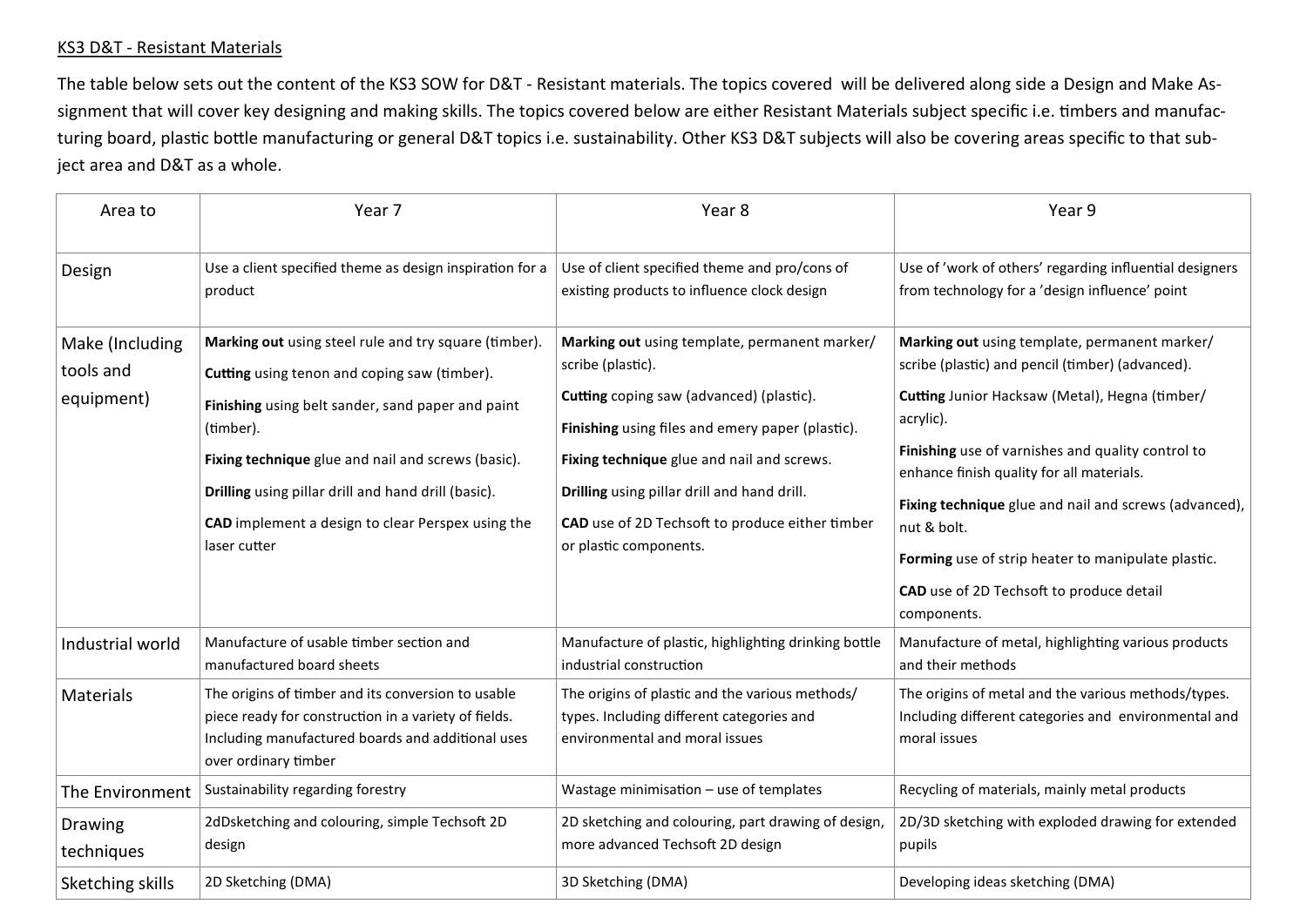## KS3 D&T - Textiles

The table below sets out the content of the KS3 SOW for D&T - Textiles. The topics covered will be delivered along side a Design and Make Assignment that will cover key designing and making skills. The topics covered below area either Textiles subject specific i.e. fibres and fabrics, printing in industry or general D&T topics ie The 6Rs. Other KS3 D&T subjects will also be covering areas specific to that subject area and D&T as a whole.

| Area to investigate                     | Year 7                                                                                                                                                                                                                                                                                                              | Year 8                                                                                                                                                                                                                                                                                                                                                                               | Year 9                                                                                                                                                                                                                                                                                                                                                |
|-----------------------------------------|---------------------------------------------------------------------------------------------------------------------------------------------------------------------------------------------------------------------------------------------------------------------------------------------------------------------|--------------------------------------------------------------------------------------------------------------------------------------------------------------------------------------------------------------------------------------------------------------------------------------------------------------------------------------------------------------------------------------|-------------------------------------------------------------------------------------------------------------------------------------------------------------------------------------------------------------------------------------------------------------------------------------------------------------------------------------------------------|
| Design                                  | Use a chosen theme as design inspiration for<br>a product                                                                                                                                                                                                                                                           | Use of art movements as design inspiration<br>for clothing                                                                                                                                                                                                                                                                                                                           | Use of influential designers beyond clothing into interior design                                                                                                                                                                                                                                                                                     |
| Make (Including tools and<br>equipment) | Hand tools and equipment in Textiles incl<br>temporary and permanent joining methods<br>Decorative technique-resistance method using<br>elastic bands tie dye.<br>Use of Pins to hold, Needle and thread to tack,<br>Scissors to cut and trim, Sewing machines for<br>permanent stitching. Use of irons and ironing | Templates and fixing and cutting them out in school and indus-<br>try. scissors/laser/die cutter.<br>Use of scissors, pins, needle and thread to tack, sewing ma-<br>chines.<br>Print techniques- block, stencil, direct and pens.<br>Craft knives, safety rulers and cutting mat.<br>Glue, polystyrene, mdf blocks, textile paints, textile pens and<br>paint brushes. Use of itons | More complex machinery-overlocker. Use of more technical skills.<br>Use of scissors, pins, needle and thread to tack-temporary, sewing<br>machines-permanent.<br>Decorative Techniques-Applique-satin stitch and fray, reverse ap-<br>plique, embellishment stitches. Use of sewing machines for decoration<br>and permanent joining.<br>Use of irons |
| Industrial world                        | Manufacture of fibre into fabric                                                                                                                                                                                                                                                                                    | Use of bonded fabrics                                                                                                                                                                                                                                                                                                                                                                | Blended/ mixed fabrics- cotton & cotton polyester                                                                                                                                                                                                                                                                                                     |
| Materials                               | The origins of fibres and fabrics- natural and<br>synthetic. Types of construction. Use of<br>cotton                                                                                                                                                                                                                | Bonded felted fabrics and uses                                                                                                                                                                                                                                                                                                                                                       | The categories, names and uses of the main materials used in<br>Textiles                                                                                                                                                                                                                                                                              |
| The Environment                         | Natural and Synthetic Fibres                                                                                                                                                                                                                                                                                        | Wastage minimisation - use of templates                                                                                                                                                                                                                                                                                                                                              | Waste and the effect on the planet                                                                                                                                                                                                                                                                                                                    |
| Drawing techniques                      |                                                                                                                                                                                                                                                                                                                     |                                                                                                                                                                                                                                                                                                                                                                                      |                                                                                                                                                                                                                                                                                                                                                       |
| Sketching skills                        | 2D Sketching (DMA) and 3D crating                                                                                                                                                                                                                                                                                   | 2D and 3D Sketching (DMA)                                                                                                                                                                                                                                                                                                                                                            | Developing ideas sketching (DMA) possibly sections or detail<br>views-e.g. magnified                                                                                                                                                                                                                                                                  |
| Theory of Design and Tech-<br>nology    |                                                                                                                                                                                                                                                                                                                     | Colour theory including colour wheel                                                                                                                                                                                                                                                                                                                                                 |                                                                                                                                                                                                                                                                                                                                                       |